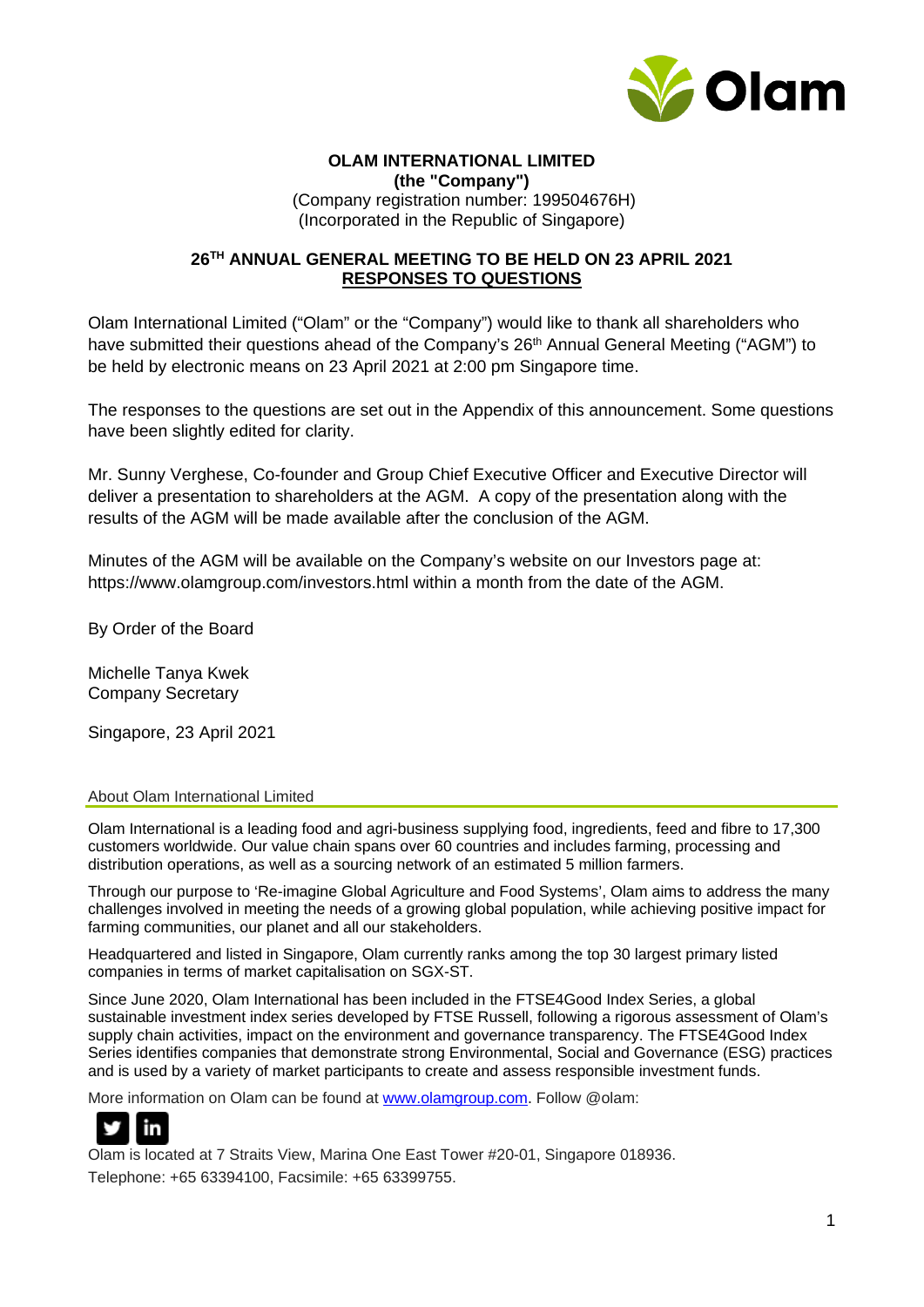# **APPENDIX**

#### **FINANCIAL PERFORMANCE**

1. What is the difference between Profit After Tax and Minority Interest (PATMI) and Operational Profit After Tax and Minority Interest (Operational PATMI)? Which metric should investors prioritise their focus on?

**ANSWER:** PATMI is the Profit for the financial year attributable to the owners of the Company as reported in the Consolidated Profit and Loss Account (page 14 of the Financial Report) while Operational PATMI is PATMI less any exceptional, one-off and non-recurrent gains or losses recorded for the year. While investors focus on PATMI for the actual reported performance for the year in review, they also look at the Operational PATMI to assess if the company has been able to grow its underlying profits on a sustainable basis. In 2020, Olam's recurring net income or Operational PATMI grew 36.0% from S\$498.2 million in 2019 to S\$677.8 million in 2020.

2. Where does the invested capital go into for the respective operating groups of OFI, OGA and OIL?

**ANSWER:** The Group Invested Capital was allocated to the operating groups as shown on page 6 of the Annual Report 2020. In 2020, OFI's invested capital was S\$9.4 billion (56.7% of Group Invested Capital); OGA was S\$3.8 billion (22.7%) and OIL S\$3.4 billion (20.6%) respectively. Invested capital is further broken down into fixed and working capital for each of the reporting segments under OFI and OGA as given on pages 31-33 and 44-46 and into the three subsegments of De-prioritised/Exiting Assets, Gestating Assets and Incubating Businesses for OIL as shown on page 56.

3. I note that revenue, sales volume has increased, but Net Profit After Tax and Minority Interest (PATMI), Net Asset Value (NAV), Profit Before Tax (PBT) and Shareholders' Equity (SE), Earnings Per Share (EPS) and Return on Equity (ROE) and number of customers have all declined. What is the reason for this negative trend? Is the management concerned? What is the company doing to reverse the decline in the PATMI, NAV, PBT, SE, EPS, ROE and number of customers?

**ANSWER:** PATMI, PBT, EPS and ROE declined in 2020 compared with 2019 primarily due to the net exceptional losses recorded in 2020. The losses amounted to S\$432.1 million mainly due to the one off, non-cash and non-recurring impairment on our investment in Olam Palm Gabon (OPG), partly offset by gains from divestments of other de-prioritised assets. Excluding the non-cash, non-recurring exceptional impairment charges, Operational PATMI has increased by 36.0%, EPS by 40.3% and ROE by 330 basis points compared to 2019 despite the impact of Covid-19 on our business.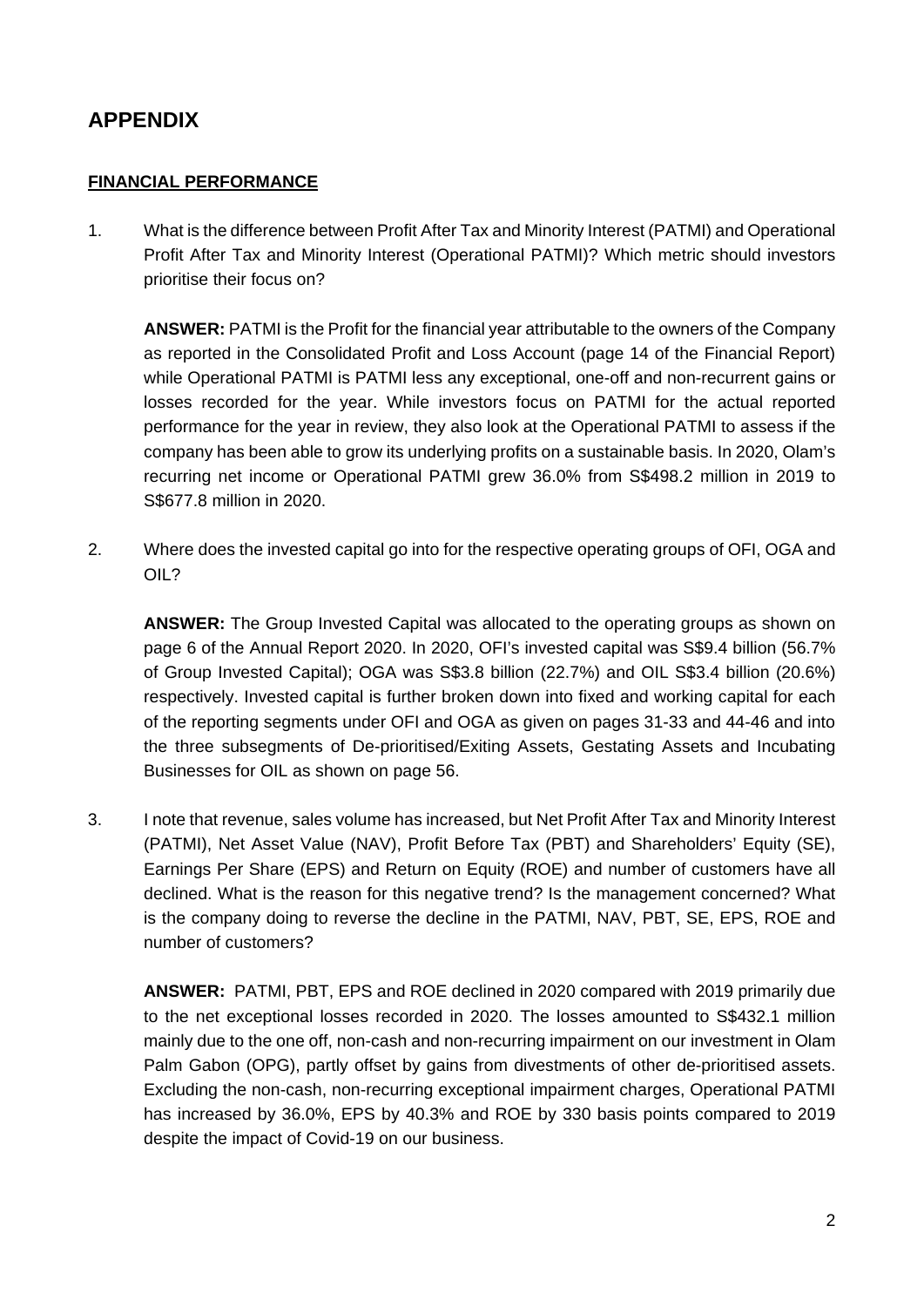SE came down from S\$6.2 billion to S\$6.0 billion mainly due to OPG's impairment charges explained above, and currency translation effects arising from the depreciation of the functional currency in US dollar against the reporting currency in Singapore dollar.

The number of customers declined in 2020 compared with 2019 as a result of the divestments of de-prioritised assets and the closure of trading operations in sugar, fertiliser, wood products in Latin America, the Fundamental Fund business and Olam Tomato Processors in California.

4. It does seem that the revenue and sales volume (top line) have grown but the Company is not able to enjoy economies of scale. Arguably, and conversely, diseconomies of scale have set in instead. What is the company doing about this phenomenon?

**ANSWER:** The Group EBIT margin declined marginally from 3.2% in 2019 to 3.0% in 2020 primarily due to Covid-19 impacts in H1 2020. One of the Company's strategic priorities is to improve its margins by establishing cost competitiveness through sustained cost management and optimising capital productivity, particularly in the management of capital intensive projects and working capital optimisation. In addition, the company has made targeted investments in growing its higher margin value added businesses through innovation and also through channel expansion into private label, food services and ecommerce. This is expected to help us further enhance margins going forward.

5. The Company has been issuing debt over six occasions in just one year. Can the Board elaborate the use of these debts?

**ANSWER:** The various debt issuances made and loans raised by the Company in 2020 have been mainly for refinancing debt that that was maturing in the year in the normal course of business.

6. Debt to equity has increased to 1.72 times while ROE has fallen. High gearing in an asset heavy can be a major risk if market turns. What strategies are in place to protect shareholders' interest?

**ANSWER:** The increase in gearing is mainly on account of higher working capital deployed in the business due to sharply higher commodity prices, particularly in H2 2020. ROE has declined only on account of a reduction in net earnings due to the one-off, non-recurring and non-cash OPG impairment charges as explained earlier (see Answer to Question 1). Without this one-off non-cash loss, underlying Operational ROE would have improved 330 basis points to 11.2% year on year.

7. How does Olam's gearing compare with those of peers? Have you any plans to reduce the gearing ratio after the proposed de-merger?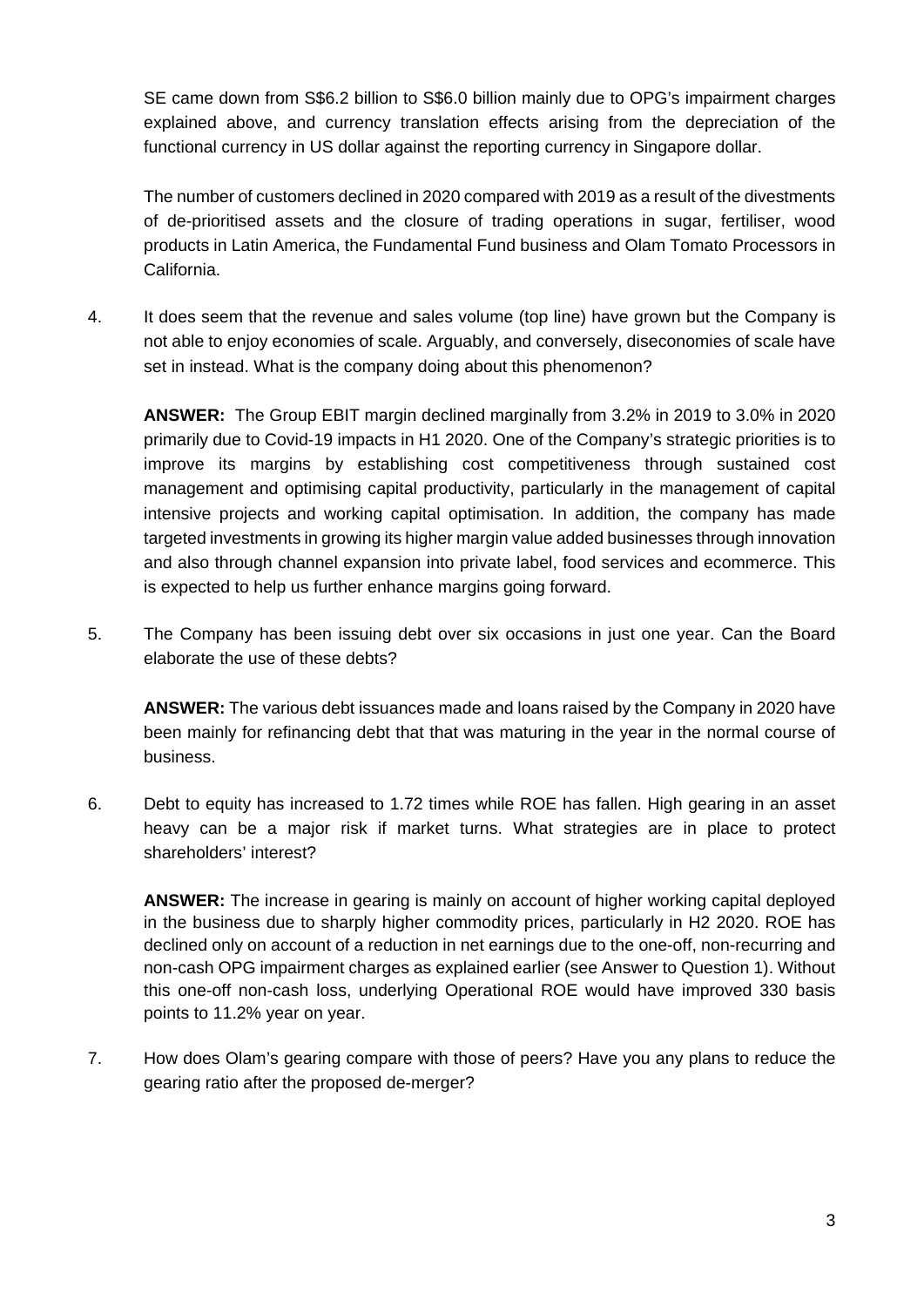**ANSWER:** Olam's gearing in 2020 stood at 1.72 times. Olam's adjusted gearing net of readily marketable inventories is 0.63x. Based on published reports, the gearing levels of companies operating in the food and agricultural sector range from 0.50 to 2.5 times.

The targeted capital structure for the new operating groups OFI and OGA pre & post IPO is currently being determined.

8. Recently, Olam has been raising funds, from perpetuals to normal bonds, the latest being the additional S\$100 million perpetuals announced on 20 April 2021. Why is Olam not borrowing from banks when interest rates are low? Are banks cautious of Olam's rising debt position? Is Olam being aggressive again?

**ANSWER:** Olam has been active in securing both bank debt as well as bonds and perpetual issuances for refinancing its maturing debt obligations. As at end-2020, we have available liquidity of S\$17.3 billion, including S\$7.2 billion of unutilised bank lines. In addition, our sources of funding is well diversified with 34% from bilateral bank lines, 43% from syndicated loans, and the balance 23% from bonds. The share of bank borrowings has increased from 70.7% in 2019 to 77% in 2020.

9. Top 25 Customers' Share of Total Sales Revenue increased to 26.9%, the highest since 2017. Does that not mean higher customer concentration risk? Should the Group focus on further diversifying its customers base considering that number of customers is 17,300, the lowest since 2017?

**ANSWER:** We continue to diversify our customer base to ensure that no customer accounts for more than 10% of our revenues. Some changes to our total customer base is attributed to the exit of our de-prioritised businesses and assets. For our continuing businesses, we expect to grow our customer base as we expand into new channels, including private label, co-manufacturing, food service and e-commerce in line with our Strategic Plan. We are also gaining share of wallet from existing customers in our continuing businesses.

# **OLAM PALM GABON (OPG)**

10. For our overall Palm Gabon investments, can you please provide a summary of our share of investments so far and further commitments in the pipeline?

**ANSWER:** At the end of 2020, the invested capital for OPG was US\$875.5 million (S\$1,157.5 million) with a total planted area of 63,322 hectares. Olam's share will be 60% of OPG's total investment.

As part of the turnaround and restructuring plan, the company will invest in a large scale drip irrigation project, a bio-diesel plant, along with continuing developmental expenditure on the plantations to bring it to full maturity.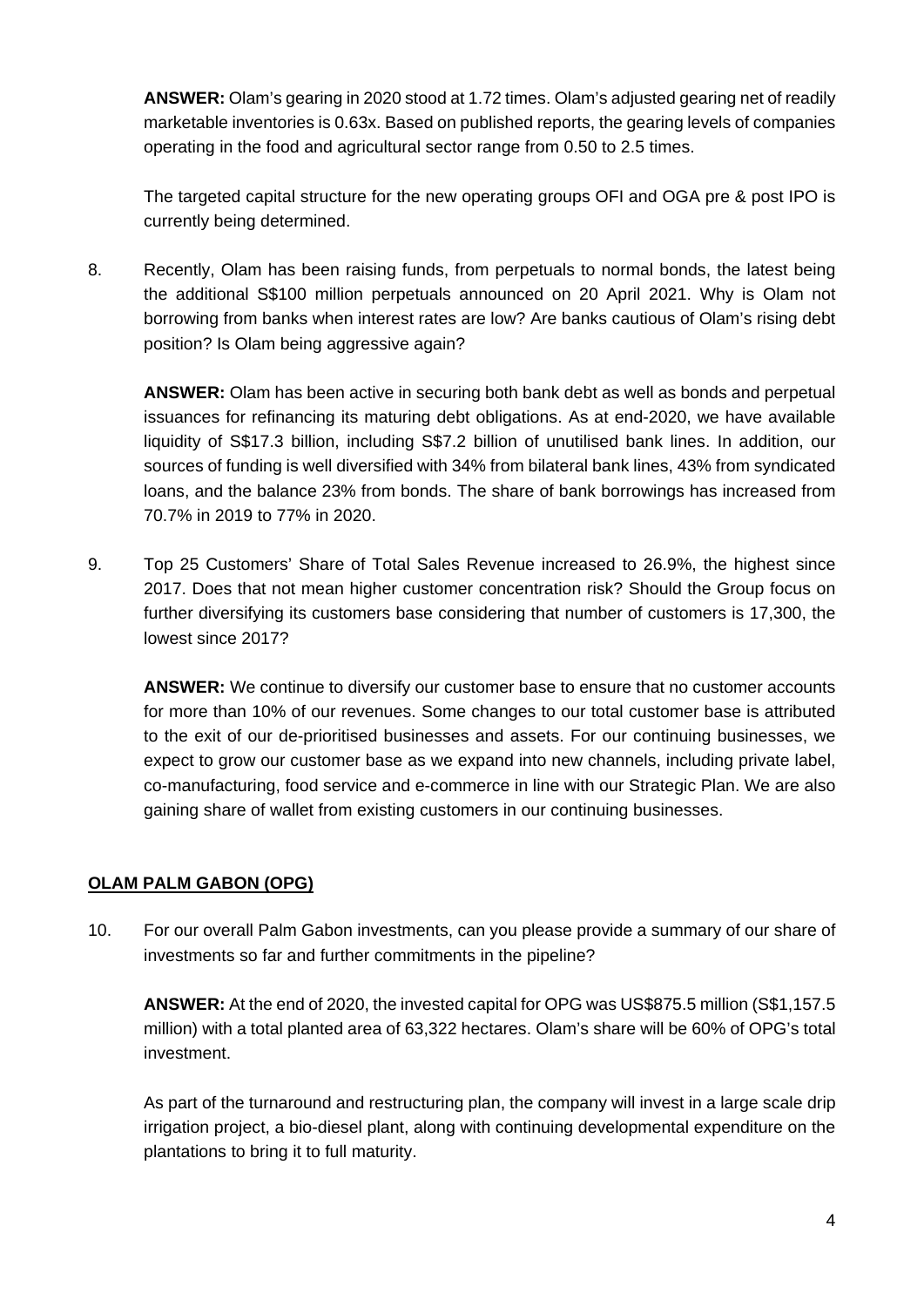11. How does the current performance projections compare with the original investment thesis approved?

**ANSWER:** OPG is a greenfield palm oil plantation that was set up as a joint venture with the Republic of Gabon (RoG) in 2011. Planting commenced in 2012 and was completed in 2017. OPG has been experiencing moisture deficit in the recent past due to both lower rainfall as well as unfavourable rainfall distribution with prolonged dry spells during the June to September period. In order to mitigate this moisture deficit risk, the Company had decided to invest in a large drip irrigation project in 2019. However, due to the impact of Covid-19, the implementation of the drip irrigation project has been delayed by 12-18 months with a potential adverse impact on yields and returns. As a result, our projected yields and returns are lower than our original Investment Thesis (IT). Following a periodic review of the carrying value of OPG, the Group recorded a one-off, non-cash and non-recurring impairment arising from a reduction in the recoverable value of the Company's investment in OPG amounting to approximately US\$350 million in its financial statements for H2 2020 and FY2020.

We have developed a detailed turnaround and restructuring plan to improve yields, costs and returns from the OPG project which we are currently implementing.

12. Once the drip irrigation project is completed and other issues are fixed, the future yields are likely to come back and hence, the negative impact should be only temporary (for a few more years at most). If this assumption is valid, the write-down looks to be disproportional and too pessimistic. Please clarify and also specify the book value of OPG before and after this current write-down (as there are ongoing investments too) as well as the number of hectares of cultivation impacted by the write-down.

**ANSWER:** The book value of OPG after this current write-down is US\$875.5 million (S\$1,157.5 million) as described in the answer to question 10 above. This impairment of US\$350 million was determined by the investments/assets' recoverable value being the higher of the value in use and fair value less costs of disposal. In calculating the recoverable value of OPG, the valuation model considered certain assumptions including revenues, earnings before interest, tax, depreciation and amortisation ("EBITDA"), long term crude palm oil price, yields, on-going plantation costs, discount rate and fair value of recent market transactions. Based on the above, we therefore believe that this write down is fair, reasonable and prudent. We will closely monitor the impact from the drip irrigation investment and other turnaround measures including the biodiesel investment on the future prospects of OPG. We will also continue to periodically assess the carrying value of all the assets of the group including OPG and report any changes as and when they are determined.

The revised cost and capital structure of OPG following this impairment will provide the project a better cost base going forward and improve its viability. The Group continues to operate OPG as a positive example of environmentally and socially responsible palm production, including being fully RSPO certified.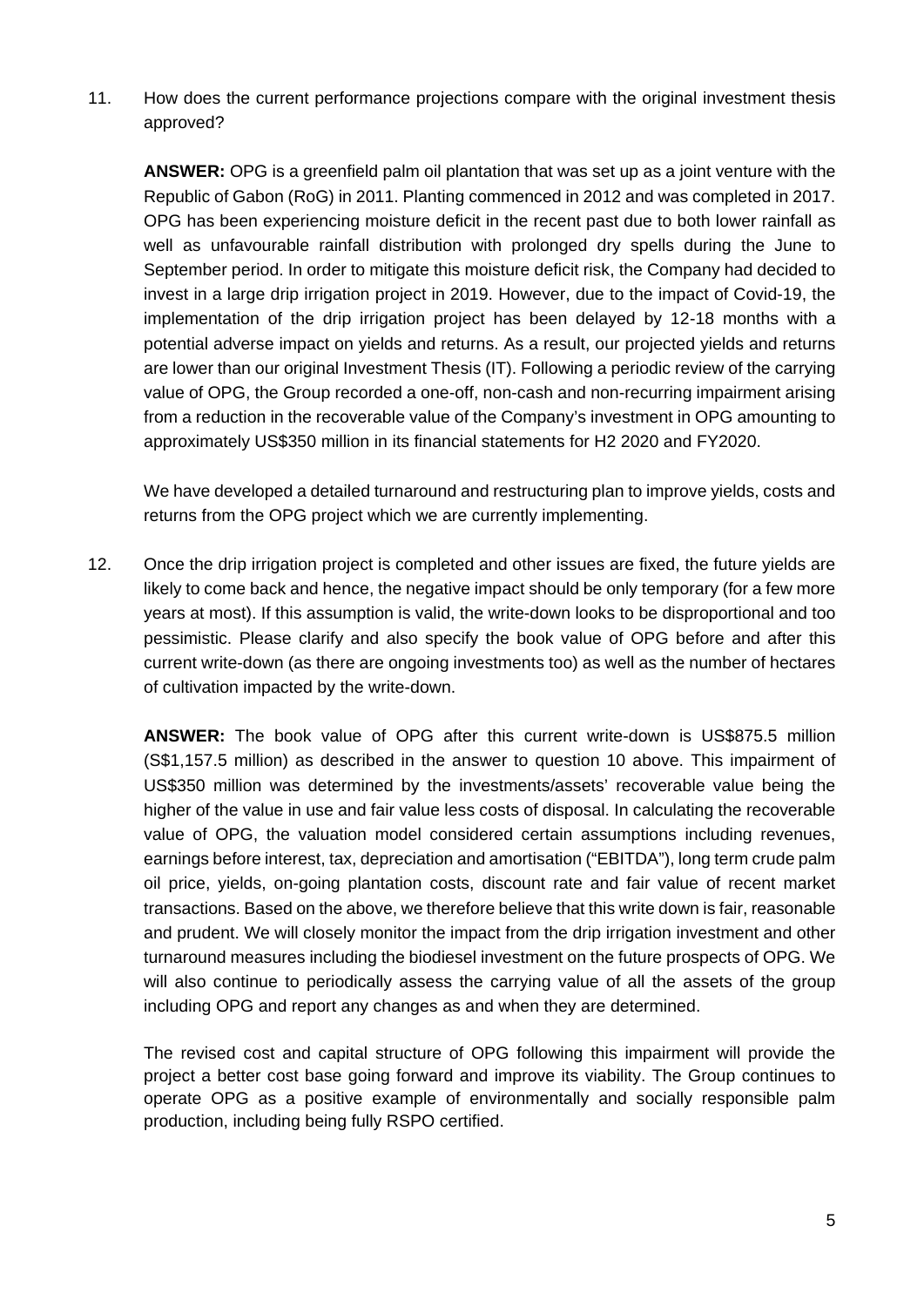13. Olam's US\$360 million write-down on its investment in OPG unduly suppresses the intrinsic value of OIL further (adding to the invisible but significant intangibles of OIL created over time with huge future monetisation opportunities). Long-term retail investors are concerned with the suppression of OIL valuations if privatisation is being contemplated as one of the future options. In this regard, it is surprising to hear from the Group CEO (Business Times, 15 March 2021) that OIL will be only around 10% after the carve-out of OFI and OGA! Also, what is confusing is the Group CFO's comment on page 22 of Annual Report that "... as a proactive measure, if there is going to be long-term impacts on yields, it would be prudent to take this impairment and bring down the value of the asset to market with a cost base that is attractive to investors". While it may be attractive to the new investors and to those who plan to take OIL private, we may be missing something important. Kindly clarify these statements by the executive leadership team from the long-term retail investors' attractiveness and value creation perspectives.

**ANSWER:** The Board has the fiduciary accountability to conduct a periodic review of the carrying values of the assets of the Group. The OPG impairment is an outcome of a periodic review of the carrying values of assets of the Group including OPG. This is also in line with ACRA's financial reporting practice guidance of 2020 that takes into account the higher risks faced by Companies due to the impact of Covid-19. The 3 key reasons that necessitated the OPG impairment are (1) OPG has experienced recurrent moisture deficit over the years due to both lower rainfall as well as unfavourable rainfall distribution with prolonged dry spells, (2) the planned implementation of a large drip irrigation project to mitigate the moisture deficit risk was delayed by 12-18 months due to the impact of Covid-19, with a potential adverse impact on yields and returns and (3) the Company has revised some assumptions on the future performance and prospects for OPG compared to its original IT. This formed the basis of our Group CFO's comment in the Annual Report that the impairment of OPG was prudent, fair, and reasonable. The OPG impairment has no connection with speculation relating to any potential privatisation.

We wish to clarify that in the Business Times article dated 15 March 2021, our Group CEO was quoted as saying that OIL "will be only 10 per cent after the carve-out of OFI and OGA", referring to its contribution to Group Revenues, which in fact was less than 10% at 4.5% in 2020 while OFI and OGA account for the bulk of the revenues and operating earnings of the Olam Group today. The objective of Olam's Re-organisation Plan is to unlock and illuminate the current value of the Olam Group as a while and to develop additional strategic options to further enhance long term sustainable value for the group.

14. Olam Palm Gabon is still considered a gestating asset and kept with OIL. Will it be transferred to OGA before its IPO or later or not at all? If it is transferred later, will it not create valuation disputes especially if the current write-down is temporary in nature?

**ANSWER:** We currently have no plans to transfer OPG to OGA as we are looking to partially or fully monetise our investment in OPG and the other two gestating assets over time.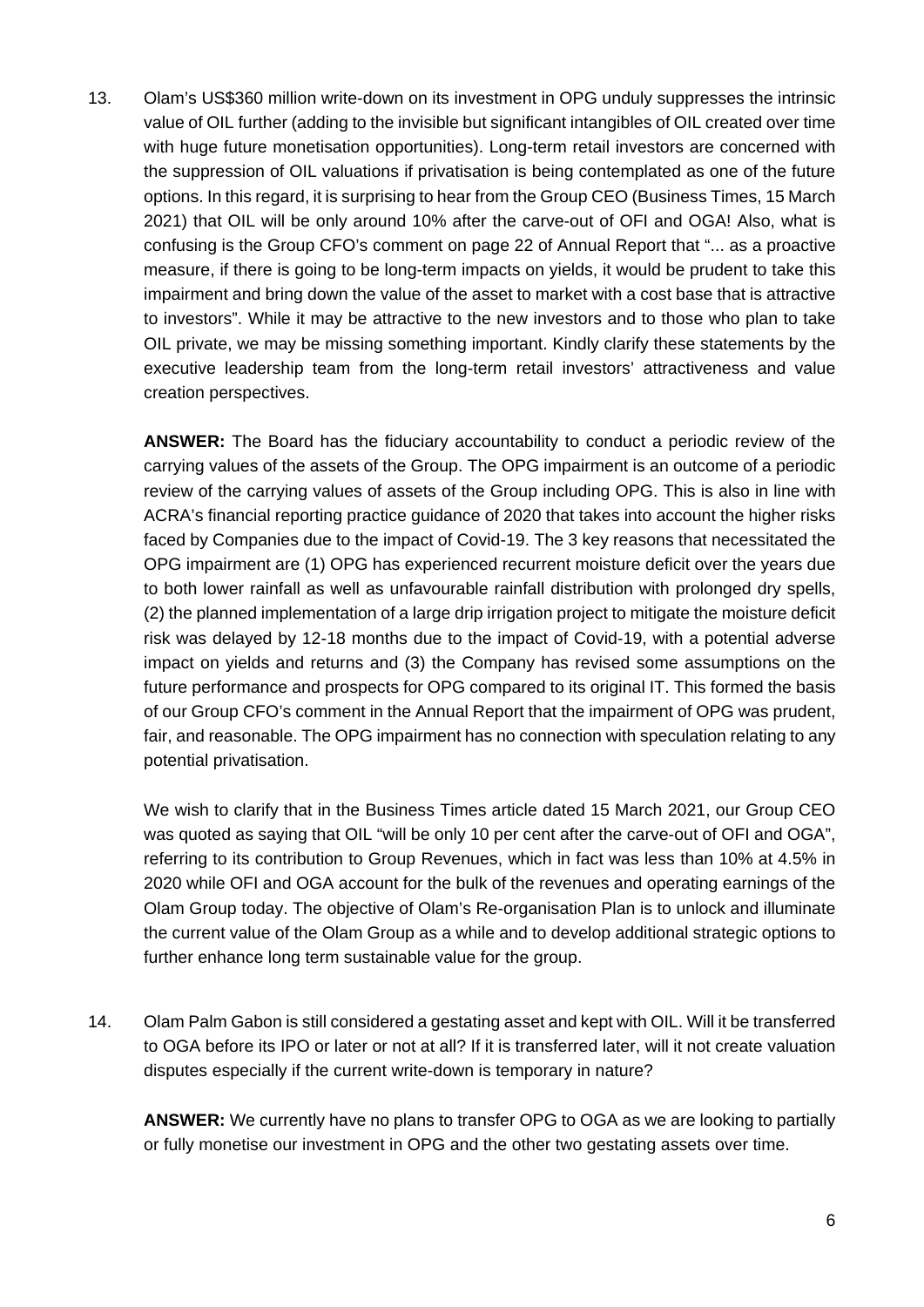15. Olam has the stated the aim of achieving 100% certified palm by this year (2021) and we are happy to see that we are on track (Page 62 of Annual Report 2020). However, we understand that FSC has commissioned SmartCert Group in April 2020 to provide a retrospective assessment of Olam Palm Gabon's developments [\(https://fsc.org/en/unacceptable-activities](https://fsc.org/en/unacceptable-activities) /cases/olam-international). Have the already issued FSC certificates been put on hold or cancelled? Are this re-assessment and Covid-19 causing any delays in your project plans? Is there a need for provision for the expected rectification works after the assessment? If not, are we certain that there would be no further financial impact?

**ANSWER:** In May 2020, CIB-Olam achieved FSC certification for its Mimbeli-Ibenga forestry concession, which means all of its natural forest concessions in the Republic of Congo (CIB) are now 100% FSC certified. This certification is valid until September 2021, after which we will submit for renewal as in the normal course. CIB today is the largest, contiguous FSC certified forest concession in the world. CIB-Olam is committed to maintaining its certifications as part of its commitment to responsible and sustainable forestry management.

We refute the allegation that Olam breached FSC Policy for Association in the development of our plantation investments in Gabon. We are committed to an open and transparent review process with FSC in this regard which is currently planned. We believe it will demonstrate the rigour that we brought to the planning and implementation of our plantation investments in Gabon by carefully balancing Gabon's development needs with the imperative to conserve the country's forests, landscapes and natural habitats. This is why we planted only 63,322 hectares of palm and set aside 99,000 hectares of High Conservation Value (HCV) areas in OPG and are protecting them permanently at our cost. We have developed our plantation business carefully and in an environmentally and socially responsible way.

In April 2020, we voluntarily commenced a review process with the FSC to independently review how the decisions on our palm plantation development in Gabon were taken and implemented. The process has been slowed down by the challenges of organising field visits in Gabon as result of Covid-19. We do not have any specific update at present on timeframes for the process to be concluded, but it will be expedited as soon as travel restrictions allow. At this stage, there are no indications that there will be significant delays or impact of this on the RSPO certification process.

# **IMPACT OF COVID-19**

16. What are the Board's succession plans if key management personnel are affected by the current pandemic?

**ANSWER:** The review of key management succession plans is within the purview of the Board's Nomination and Remuneration Committee (NRC). In 2020, the Group CEO and Group CHRO presented the succession plans to the NRC, keeping in mind the Reorganisation Plan, the changing profiles of each new operating entity, the capacity and capability building requirements under the Strategic Plan (2019-2024), and the Full Potential Strategic Plan under the Reorganisation Plan. The succession plans cover multiple scenarios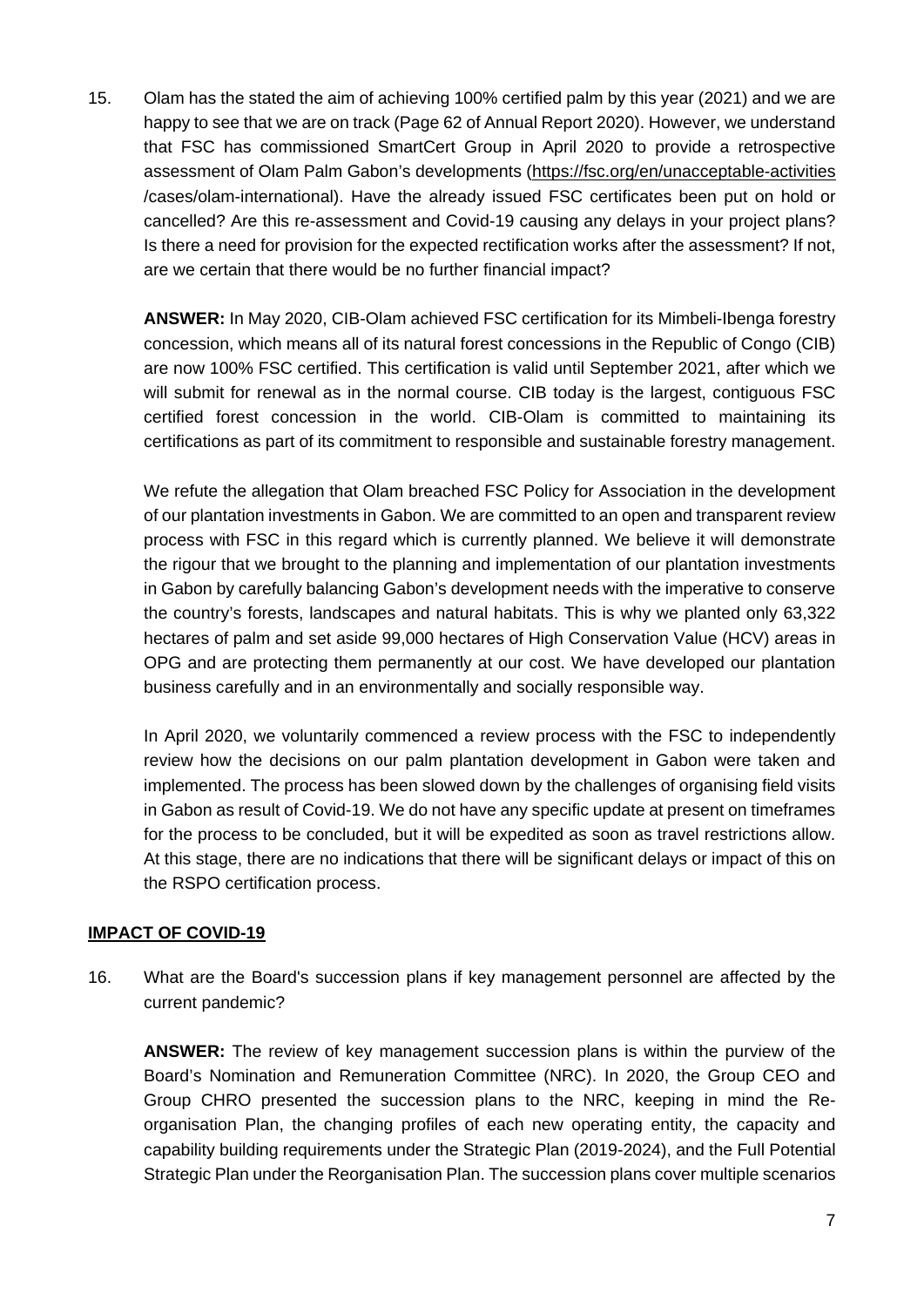including voluntary and involutory exits, emergency situations, including sudden deaths brought about by illnesses or accidents. Both the Group and the operating entities have deep bench strength to meet our talent requirements going forward. In addition, based on OFI, OGA & OIL's new game plan, we have a granular capability building and talent acquisition plan to meet the talent requirements of the new operating groups. Olam has been recognised in 2020 to be among the best employer and the most admired place to work in 10 countries. We also improved our engagement and inspiration scores from an already high level in 2020 despite the Covid-19 pandemic, all of which helps us attract and retain top talent.

17. How does Olam contribute to Singapore's food security in general and especially in 2020 during the pandemic considering global competing demands for food related essential products and the fact that Singapore is a small country, highly dependent on global trade for its essential food items?

**ANSWER:** Although Olam today does not import and distribute food in Singapore, it played a small part in responding to Singapore Government agencies' request for support during the pandemic in redirecting its supply chains to meet some specific requirements during the pandemic.

18. We hear very little about Covid-19 situation in Africa. How is Olam's business impacted there? Are we going to see impairment again in Q4?

**ANSWER:** We have been actively monitoring the ongoing Covid-19 situation in Africa, in particularly in markets where we have significant presence, taking steps to ensure the health and safety of our employees and stakeholders and protecting our business with our Business Continuity Plans in place. Overall, we have contributed US\$7 million in financial and in-kind donations to benefit over 11.5 million people across 33 countries as part of various Covid-19 relief efforts. The following initiatives are a sample of the support that we provided to various communities in Africa and other emerging markets during the pandemic:

- **Radio broadcasts** across 30 local stations to 1 million cocoa farmers across Central and West Africa, plus 1,970 posters and push notifications on WHO guidance; 500+ pastors trained to deliver sensitisation to coffee farmers in Papua New Guinea; ~1.4 million farmers reached with health advice via Olam Digital Supplier Engagement apps in **Côte d'Ivoire,** Indonesia & **India**; Communication campaigns in rural communities to disseminate health advice via calls, texts, recorded announcements and posters.
- **US\$600,000** worth of medical supplies to Ministry of Health in Côte d'Ivoire, plus **20,000** testing kits in partnership with Temasek Foundation; **50 ventilators**; **24 thermal cameras**; **10,000 electronic thermometers**; and PPE distributed to partner governments in Africa by ARISE; US\$495k committed by CIB to provide PPE, test kits and construct quarantine facilities; 900 hazmat suits, 60,000 masks and 900 face shields were provided for the RSUD Kota Tangerang Hospital in Indonesia; Swab collection kiosk sponsored for local hospital in India.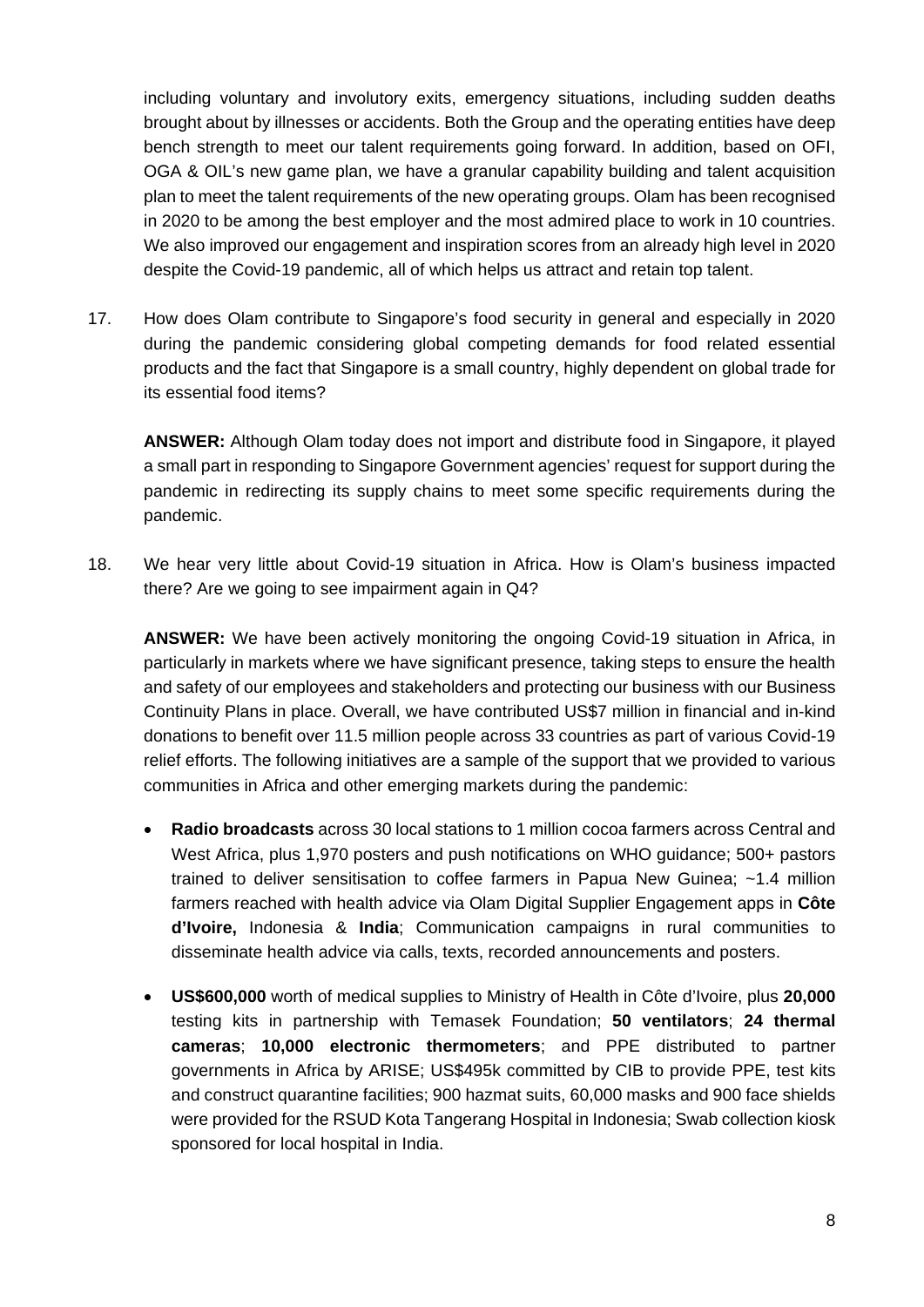• **Food packages donated to farmers and communities throughout sourcing origins incl.** Olam packaged food products to to state governments, local hospitals and the Nigeria Centre for Disease Control (NCDC), **freshly baked bread** to frontline workers and patients in Ghana, 35+ tonnes of rice to vulnerable households and key workers in Burkino Faso, India, Dubai, Myanmar & Vietnam; **2 months' supply of food materials**  (oil, rice, milk, sugar, soft drinks, bread & flour) and cleaning materials to Orphanage and Children's Hospital in Diamniadio, Senegal; 300+ **food hampers** for vulnerable households in Durban, funded by employee and company matched donations.

On the question regarding potential future impairments, the Board conducts a periodic review of the carrying values of the assets of the Company and will provide updates and disclosures to shareholders as and when there is any reduction in the recoverable value of the Company's assets in comparison to the carrying value of these assets in its books.

#### **RE-ORGANISATION**

19. What is the impact of upcoming restructure (of Olam into 2 entities – OFI and OGA) for shareholders?

**ANSWER:** The Re-organisation Plan involves the carve-out of OFI and OGA by end-2021, the proposed listing and concurrent demerger of OFI from the Olam Group by way of a distribution in specie of shares in OFI to Olam shareholders by H1 2022. Similar strategic options are being pursued for OGA with a potential listing and concurrent demerger of OGA from OIL in H1 2023. As part of the Re-organisation Plan, OIL will play **4 key roles**: i) Provide **active stewardship** to OFI & OGA until carve-out, IPO & demerger; ii) **Responsibly divest non-core businesses** & **assets** earmarked for exit; iii) **Nurture** & **partially**/**fully monetise gestating businesses** & iv) **Incubate new platforms of growth** (Engine 2).

We expect the Re-organisation Plan to unlock and illuminate the current value of the Olam Group as well as develop strategic pathways to drive long term profitable growth and further enhance long term value for all the new operating entities on a sustainable basis. Existing shareholders of Olam will receive shares directly in OFI and OGA after the demerger of these two new operating entities. They will also be able to actively manage their portfolio of OFI, OGA and OIL shares and participate in the independent growth of OFI & OGA and the remaining value of their investment in OIL.

However, shareholders should note that any such listing, scheme and demerger, including the timing, terms and other details thereof, are subject to all requisite approvals and clearances from the regulatory authorities, relevant approvals of shareholders of the Company, the approval of the Singapore courts, and prevailing market conditions. The Board of Directors may also decide not to proceed with the scheme, listing and/or demerger, even if the said approvals and clearances have been obtained, if the Board deems it not in the interests of the Company and its shareholders to do so, having regard to the prevailing circumstances and relevant factors at the material time. Accordingly, shareholders of the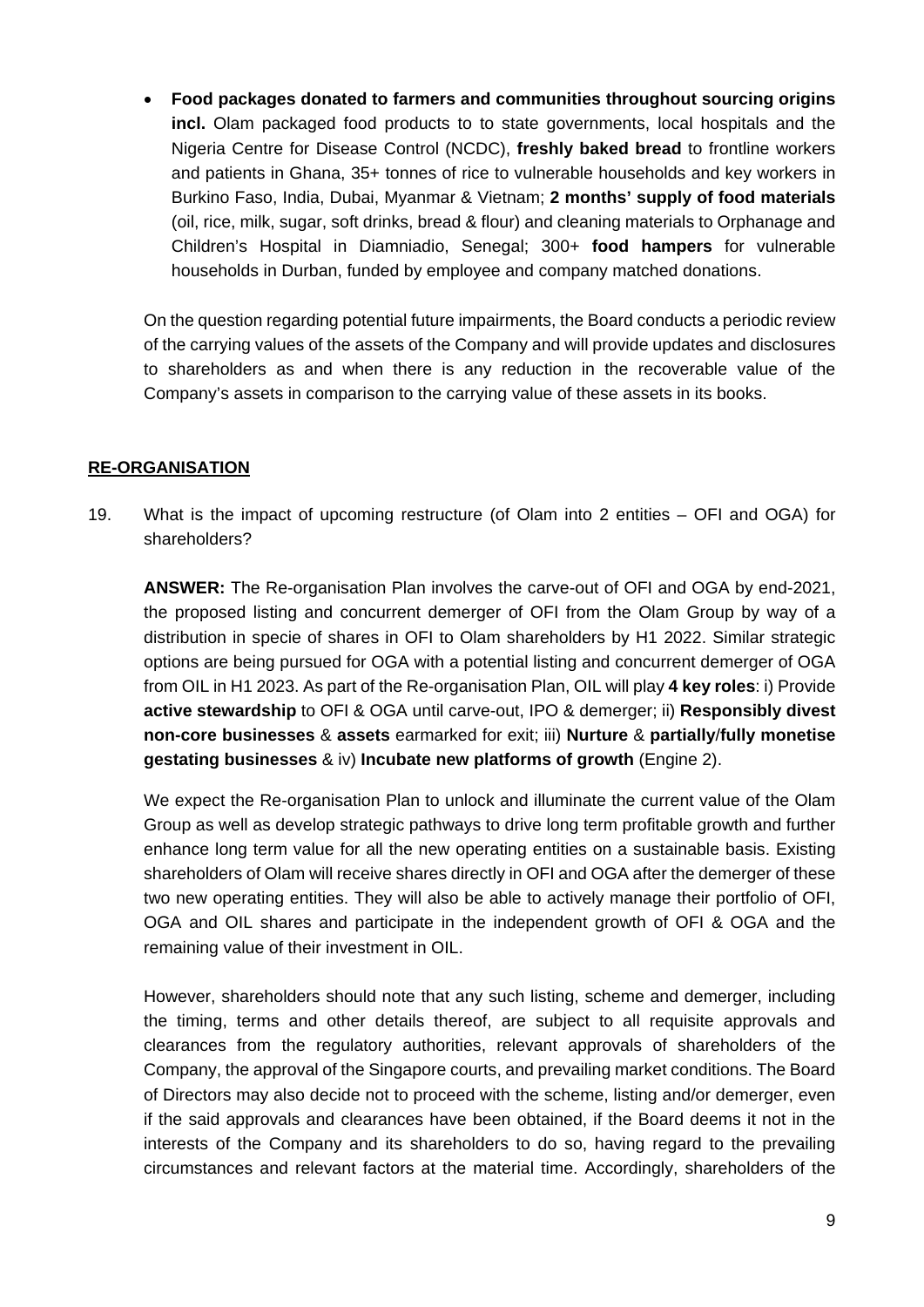Company should note that there is no certainty or assurance that such scheme, listing and/or demerger will finally occur or in the form as described here.

20. I note that there is a plan to demerge OFI, then OGA, and what remains is OIL. From page 6 of the Annual Report 2020, I note that OFI is stagnant, or in slight decline. OGA is growing, promising and good. OIL is in decline and unprofitable. What is the rationale for this corporate exercise? Is this a mere cosmetic exercise?

**ANSWER:** Please refer to the explanation provided in Question 19 for part of the answer to this question. OIL will play **4 key roles**: i) Provide **active stewardship** to OFI & OGA until carve-out, IPO & demerger; ii) **Responsibly divest non-core businesses** & **assets**  earmarked for exit; iii) **Nurture** & **partially**/**fully monetise gestating businesses** & iv) **Incubate new platforms of growth** (Engine 2).

Although OFI's EBIT in 2020 declined slightly compared with 2019, it had bounced back from the impact of Covid-19 in the first half of 2020 to deliver very strong earnings growth in the second half of the year. The positive trajectory of growth in the second half and its resilient all-round performance despite the pandemic was a testament to the underlying strength of the business. OFI has developed an exciting new game plan to pivot its business to a more value-added food ingredients and solutions business that augurs well for its future growth and prospects.

OIL is currently unprofitable as it holds de-prioritised assets earmarked for exit, generating very little profits and also very limited earnings accretion or negative earnings from the gestating assets and investments in Engine 2 new growth initiatives. It will responsibly divest the businesses and assets earmarked for exit thereby releasing the capital invested in these businesses. It will also nurture the gestating assets, while looking to partially or fully monetise its investments in these assets. Once both the above tasks are completed by 2023, OIL will become mostly a Ventures company, incubating new future platform for growth (Engine 2 initiatives). These Engine 2 initiatives will build real option value arising from this portfolio of new ventures.

21. Should shareholders sell off their shares in Olam after this corporate exercise is completed? After the IPO of OFI and OGA, would OIL remain in existent and also listed on SGX? What is the prospect for OIL after this corporate exercise? Ostensibly, OIL is a loss making and declining business that has little prospects, if any.

**ANSWER:** This has been answered in Questions 19 and 20.

22. Is there even a need for this corporate exercise? Who stands to benefit from this corporate exercise? By having three listed entities, there is a need to pay three separate listing fees, three CEOs, three CFOs and so on. Basically, there is duplication and a waste of resources, with much money going into the pockets of the financial advisors.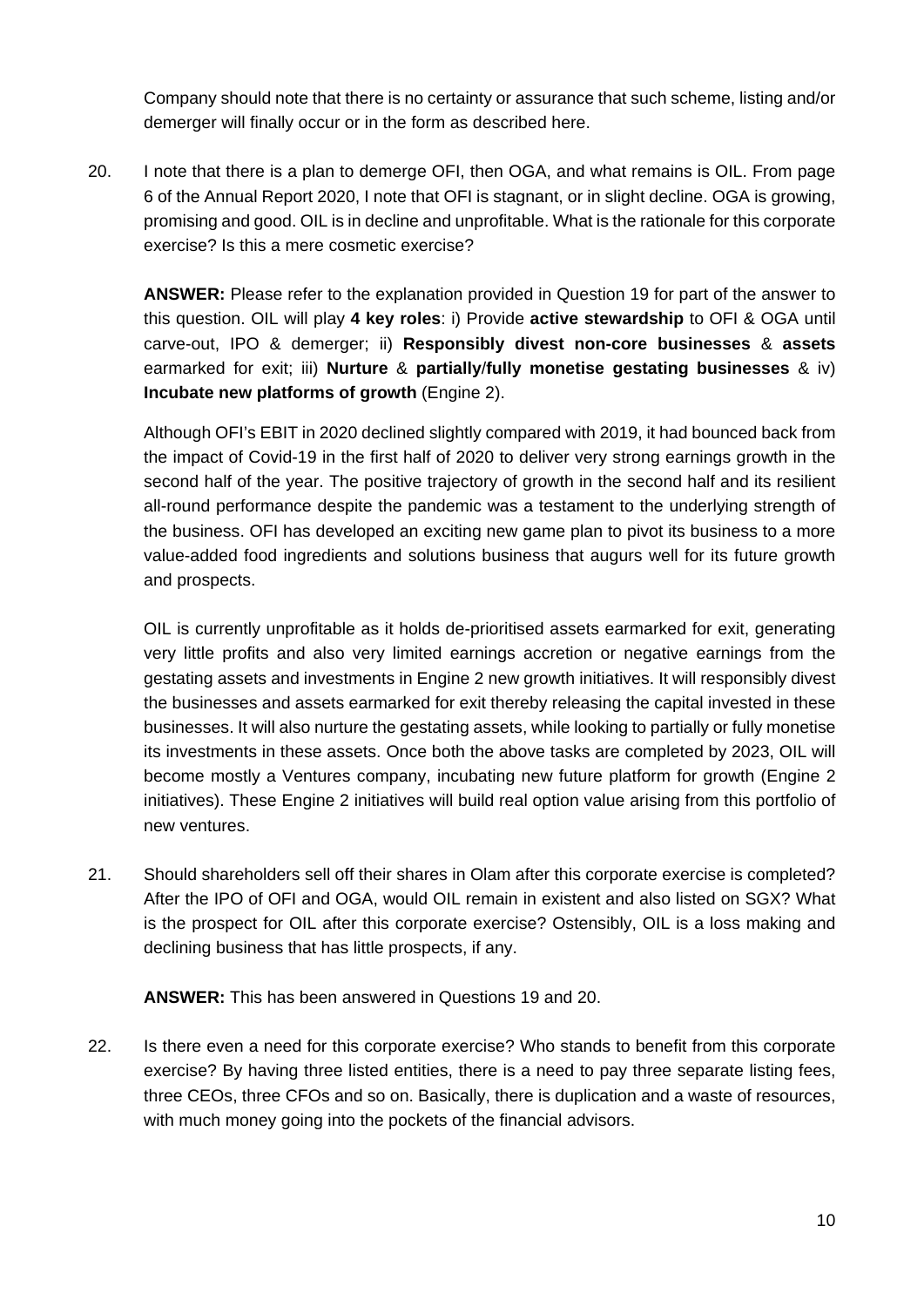**ANSWER:** The Board of Directors believes that the Re-organisation Plan when fully executed, will unlock and maximise long term value on a sustainable basis for all shareholders even after taking into account the incremental costs arising from this exercise. This is because shareholders will be able to actively manage their portfolio of OFI, OGA and OIL shares and participate in the independent growth and additional value creation of OFI and OGA, the cash release from the de-prioritised exit businesses and assets, the potential monetisation of OIL's investments in the gestating assets, and the development of real option value on the incubating Engine 2 growth initiatives.

23. Have the Board and management considered the option of keeping 51% of OFI and OGA under the parent OIL for synergies while distributing only the balance of around 20 to 25% of OFI and OGA to the existing Olam shareholders during the planned IPO of 25 to 30%, along with dual listing (secondary listing in SGX)? This amalgamated option can not only provide partial relief from holding company discount but also invoke active market forces with familiarity to close the arbitrage. This is also a low-risk option, as anytime in the future further shares could be distributed out to match the announced plan.

**ANSWER:** The Board has carefully considered the Re-Organisation Plan with the twin objective of unlocking and illuminating the current value of the business while creating new strategic pathways to create additional further long-term value on a sustainable basis across the three new operating entities. By demerging and spinning off these new entities as independent standalone companies, the Board expects to eliminate any 'Holdco discount' that is common in such restructurings. It believes that the re-organisation of the business into two new distinct operating groups with OFI focusing on on-trend, natural, plant based, sustainably sourced and fully traceable value-added food ingredients and solutions, and OGA focuses on consolidating its position as a differentiated and market leading food, feed and fibre agri-business focused on high-growth emerging markets delivering high returns. This will simplify our current portfolio, sharpen focus, and enable investors to participate in two diverse themes post the IPOs. By doing so, OFI and OGA can attract its own unique groups of investors who are aligned with their vision, growth prospects and can better appreciate and value the new entities.

In order to preserve the Olam DNA and culture, the core leadership team embedded in these entities who are steeped in this culture will migrate the parts of this culture that they need to retain in the new entities and build new elements required to realise their new vision and win in the marketplace.

24. Will the management consider Singapore as one of the listing venues for the planned listings to facilitate the trading of shares by retail shareholders? How could Olam shareholders hold OFI shares directly should OFI be listed not in SGX but in overseas exchanges as reported in the media?

**ANSWER:** The Company is carefully evaluating alternative listing venues for the potential listing of OFI and OGA, including Singapore. The Board will make a determination on the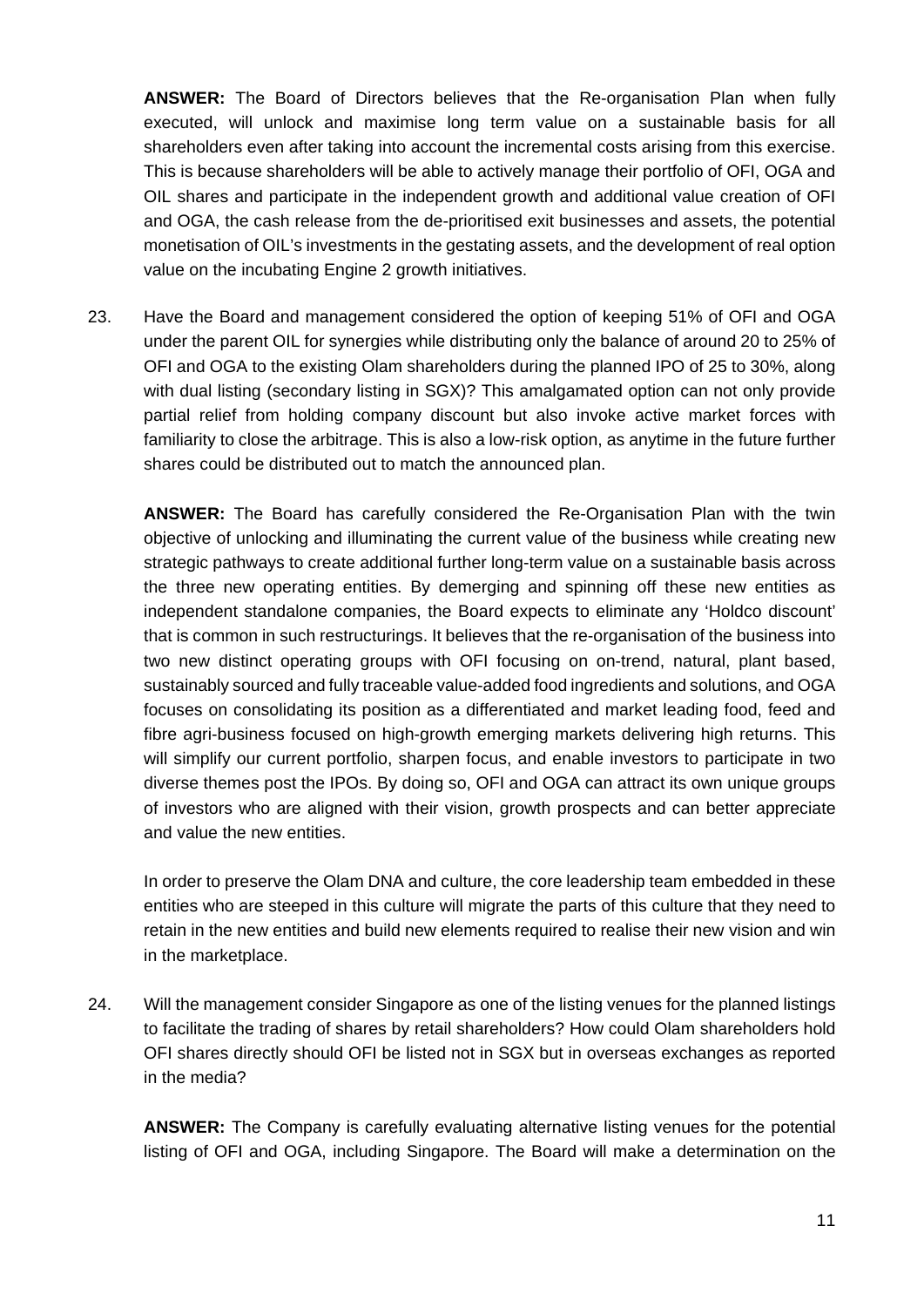listing venue in due course that will best serve the long-term interest of the new operating entities.

25. After Olam's listing on the Mainboard of the Singapore Exchange Securities Trading Limited move to a new holding company, how would it affect current shareholdings of Olam shareholders?

**ANSWER:** It is not expected to have any impact on shareholdings as it would be merely a transfer of shares in Olam International to the new holding company.

26. How is the progress of the IPO preparation for OFI and OGA?

**ANSWER:** The execution of the Re-organisation Plan is progressing well and is on schedule. The Company will provide updates to shareholders and stakeholders on the process, listing venue and related developments, and will seek the requisite approvals and clearances from shareholders and the relevant authorities, at the appropriate times, in accordance with applicable laws and regulations and the listing rules of the SGX-ST and other relevant regulators, as applicable.

27. What will be the ownership criteria and sharing criteria for the common capital and initiatives, processes and IP such as At-Source, Jiva, Sustainability Platforms, IT etc? Will OIL retain the rights to these and other similar common capital and offerings? If so, how will OIL make these shared services attractive to the new investors of OFI and OGA with an arm's length relationship?

**ANSWER:** OIL currently owns and controls 100% of all Engine 2 initiatives – Jiva, Adva, Green Pass, Carbon Trading & Sustainable Landscapes Investment platform, Digital Sustainability Platform and Purpose Brands.

We are currently developing an operating model that will allow OFI, OGA & OIL to have full access to the IP developed in AtSource and our various digital initiatives post IPO and demerger on an arms-length basis.

28. How can we ensure that OFI and OGA, while being separate Wholes continue to be also part of the larger whole with OIL?

**ANSWER:** As explained on page 2 of the Annual Report 2020, the Re-organisation Plan will lead to the creation of three separate entities of OFI, OGA and OIL independent of one another. These entities however will retain many elements of the Olam DNA and culture as the core leadership teams in these entities will carry the elements of the culture that remain relevant in their new independent futures while developing new elements that will allow them to compete and succeed in the future.

# **REMUNERATION**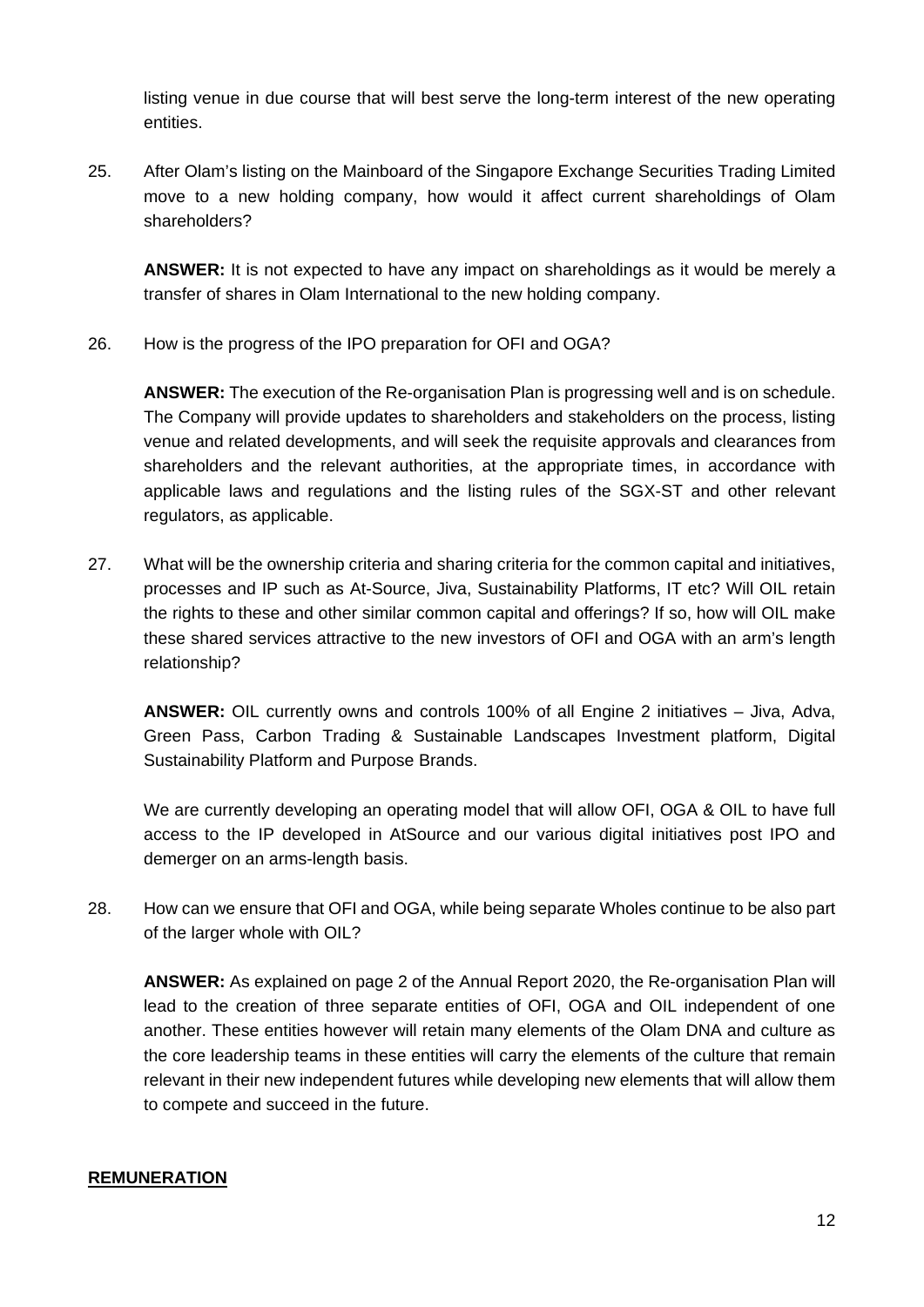29. I note that the (proposed) dividend, Net Asset Value (NAV), Net Profit After Tax and Minority Interest (PATMI), Profit Before Tax (PBT) and Shareholders' Equity are all down, but yet (proposed) Directors' fees remain constant at S\$3.3 million. Why have Directors' fees and senior management remuneration not been similarly reduced as part of shareholder alignment? Please explain.

**ANSWER:** Directors' fees are benchmarked against peers and proposed based on a framework that seeks to provide an equitable and adequate remuneration on account of the responsibilities and average amount of time spent by a Director at Board and Board Committee meetings; their discussions beyond formal meetings and separate discussions with Management, external advisors and consultants; and the review of materials in the discharge of their responsibilities. From 2019, Directors' fees have been aligned with shareholders' interests whereby the total remuneration payable to Non-Executive Directors (excluding certain Non-Executive Directors who, under their separate arrangements with their employers, do not retain their Directors' fees) would include an equity component of approximately 30%. In 2020, although shareholders have approved the payment of Directors' fees at S\$3.3 million, the actual remuneration paid was approximately S\$2.55 million. While the proposed fees remain up to S\$3.3 million, the actual remuneration will depend on the equity component payout under the revised fees framework that was approved at the  $25<sup>th</sup>$ AGM.

Senior management remuneration is based on a remuneration policy that is aimed at attracting, retaining and motivating Executive Directors and key executives through a framework which rewards performance and achievement of the Company's strategic objectives that are aligned with the interests of its shareholders. This is detailed on page 22 and 23 of the Governance Report. The award of performance shares is based on the achievement of pre-determined targets over a three-year period with three key performance criteria, namely, i) Absolute Total Shareholder Return, ii) ROE; and iii) PATMI.

After the onset of Covid-19, the Group CEO, OFI CEO and the Executive Committees (ExCos) of the operating entities took a voluntary reduction in salary to cope with the uncertainty that the Covid-19 crisis presented.

# **SUSTAINABILITY**

30. What's the impact to Olam's cotton business with recent Xinjiang cotton ban?

**ANSWER:** Our Cotton business is largely focussed on international trade and merchandising of cotton across global origins and importing markets. Trading of cotton within China accounts for a very small percentage of our total global cotton trading volume. As such any restrictions applicable to Xinjiang cotton will not have a significant impact on our cotton business.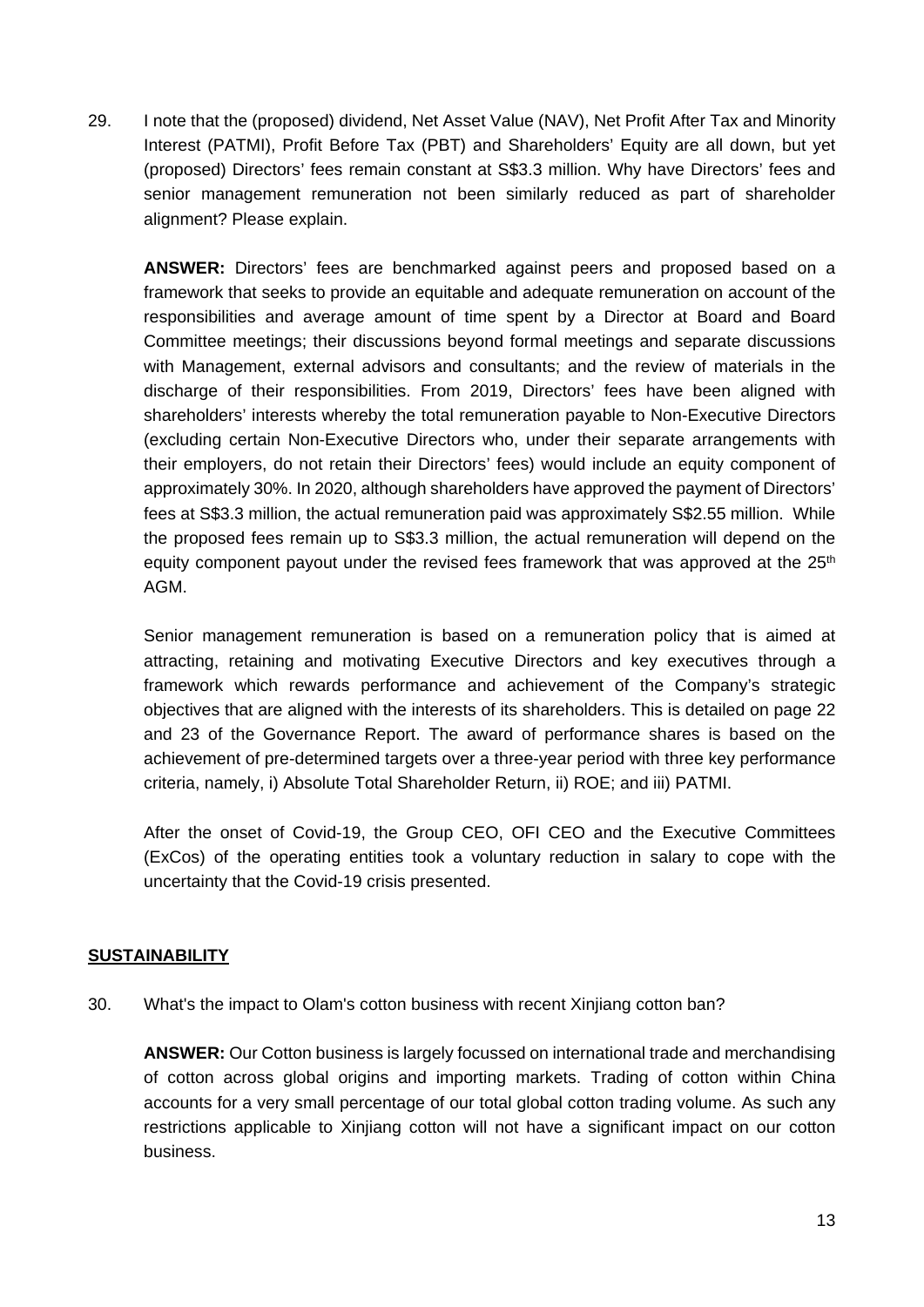31. What is the overall climate change impact to Olam's businesses? Does the management foresee potential 'stranded' assets which require complete or substantial write-down like the OPG asset?

**ANSWER:** The Board Corporate Sustainability & Responsibility (CR&S) Committee reviews all global CR&S issues and trends and assess their potential impact on the Group's businesses. In 2020, it approved a climate risk modelling project to determine the impact of climate change on Olam's businesses, including its upstream and supply chain operations, and approved a new, in-depth approach to assess Climate Physical and Transition risks, and resulting impact on our business. This assessment will be completed in 2021.

32. Are there any plans to invest in plantations in countries like Canada which may be potentially a climate change beneficiary?

**ANSWER:** There is currently no plans for expansion into plantations in Canada in our Strategic Plan.

# **MISCELLANEOUS**

33. What is the extent of impact (so far and likely going forward) of recent shipping container shortages, port contagion, lack of supporting manpower, disruptions and cost increases on OFI and OGA in meeting supply chain commitments? Are we likely to face the situation of absorbing additional costs, penalties and lost opportunities?

**ANSWER:** Logistics costs are generally passed through in the supply chain to suppliers and customers as the case may be. However, unexpected disruptions or shipment delays can lead to higher inventory carrying costs and longer cycle times. We are actively monitoring the current situation and working closely with our supply chain partners to minimise any impact.

34. As we understand, the Engine 2 Initiative platforms such as Jiva are under BCG Digital Ventures with 'Powered by Olam' signage. Is it just a service fee-based relationship with BCG DV with full ownership rights of the Jiva and others with OIL? If not, please clarify the ownership interests and rights of these co-developed intangible and tangible assets. Has OIL entered into any co-sharing arrangements or rights' agreements for the current and the future 'profit for purpose' value creations?

**ANSWER:** BCG Digital Ventures ("BCGDV") was engaged as a consultant to support Olam's development of its new Engine 2 initiative – A Farmer Services Platform called 'Jiva'. Olam owns 100% of Jiva and fully owns its IP. BCGDV's support on this project has now ended as the Jiva team is now fully onboarded.

35. How much has been expensed so far in the development (non-implementation nature) of Olam Way, AtSource, Jiva, Sustainability platform, carbon credit and the other digital as well as the common initiatives? Are these being reflected under intangible and other capitals